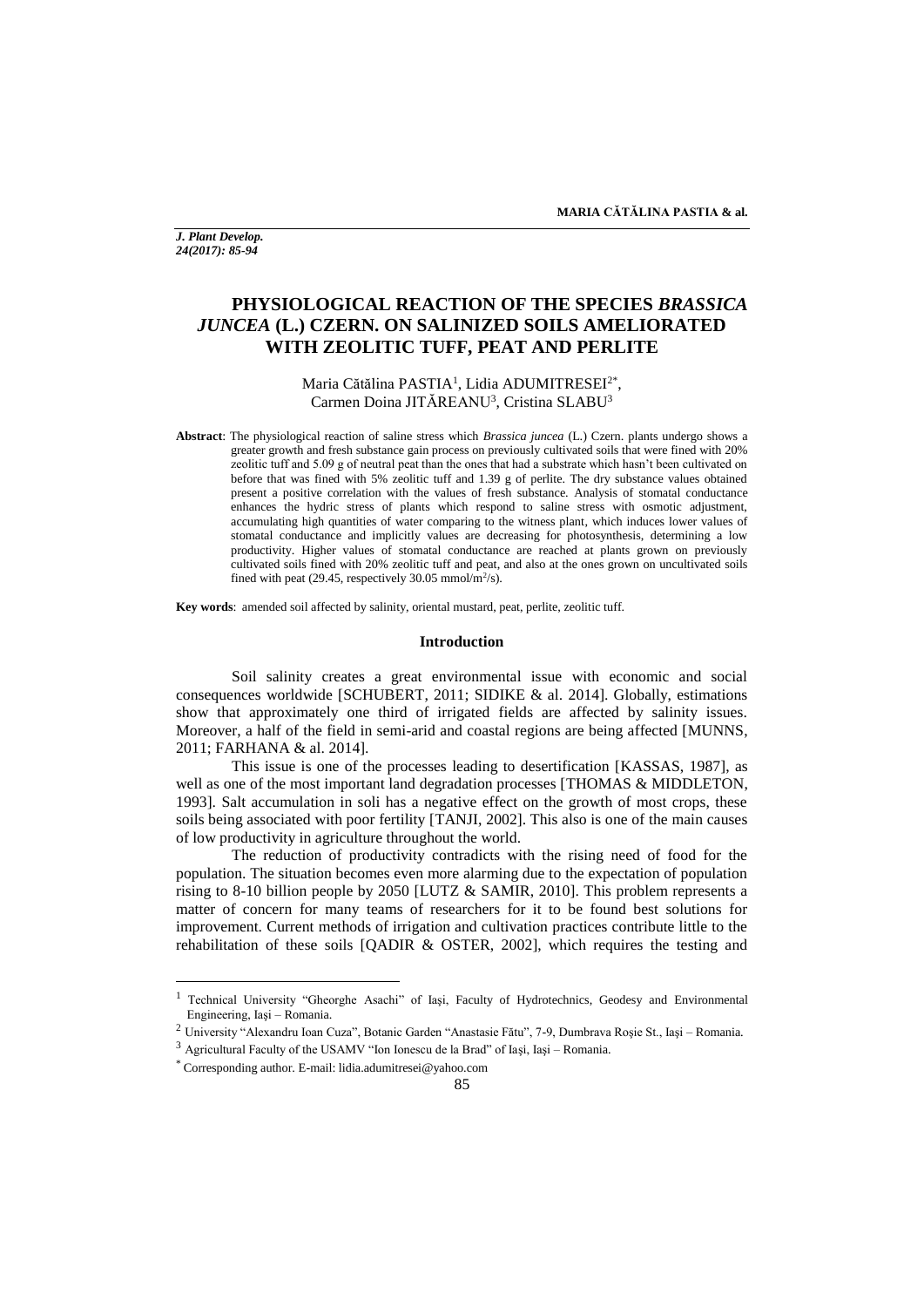implementing other techniques. Population growth rate and global economic development inevitably lead to an increase in the consumption of materials and minerals.

Therefore the present research has focused on finding technical solutions that will show a smaller energy and fuel consumption. That led to research methods and technologies that can promote the principles of sustainable development. Thus it has been chosen the amelioration with zeolitic tuff, peat and perlite on soils affected by salinity. After COCHEME & al. (2003), volcanic tuffs in Romania originate in the explosive activities of volcanic materials that have accumulated in inclusions and benches in the Miocene and Pliocene ages. Previous analysis have shown that the effect of providing the radish crops, *Raphanus sativus*, with zeolitic tuff had a positive outcome with rising efficiency, improving the quality of the crop, by retaining salt in the soil, thus preventing root absorption [NOORI, 2006]. Analysis on *Raphanus sativus*, cultivated in salinity conditions, where it has been added zeolitic tuff and sand to the soil have proven that the tuff acts like a buffer system and although halophilic vegetation was used, it wasn't immune to the stress produced by the salinity that appeared during the fifth and the sixth months of growth [QIAH & al. 2001].

### **Materials and method**

For testing, it was used the oriental mustard, *Brassica juncea* (L.) Czern., from *Brassicaceae* Family, *Brassica* genus*,* closely related to *Brassica oleracea* subsp*. oleracea*  (cultivated cabbage). The leaves, the seeds and the stalk of this genus are edible. Encountered in Africa, Bangladesh, China, Japan, Korea, Italy and India, the varieties of *B. juncea* are grown both for the green plant and for the production of oilseeds. In Russia, it is the main cultivated variety for the production of mustard oil. *B. juncea* is used a lot, in the preservation, baking and margarine production in Russia, and most of the table mustard is made from the same species of mustard plant. Because of the content of erucic acid with toxic potential, mustard seed oil is restricted as vegetable oil. *Brassica juncea* is a plant whose tolerance to salinity had been researched and demonstrated in studies made by WRIGH & al. (1997); NORTON & al. (2004); ASHRAF & al. (2001); KUMAR & ABROL (1984), KUMAR & al. (2009). The soil samples used for the research were taken from the common meadow of Prut and Jijia in Prisacani, Iasi County, on a cultivated land. The soil of both sites is a clay soil characteristic of former marine basins formed by deposition and sedimentation [PASTIA & al. 2017; STĂTESCU & PAVEl, 2011].

The determinations were made in the Analytical Chemistry Laboratory of the Chemical Engineering and Environmental Protection Faculty of "Gheorghe Asachi" University of Iasi. The main features of the two soil categories are presented in Tab. 1 [LUCHIAN, 2016].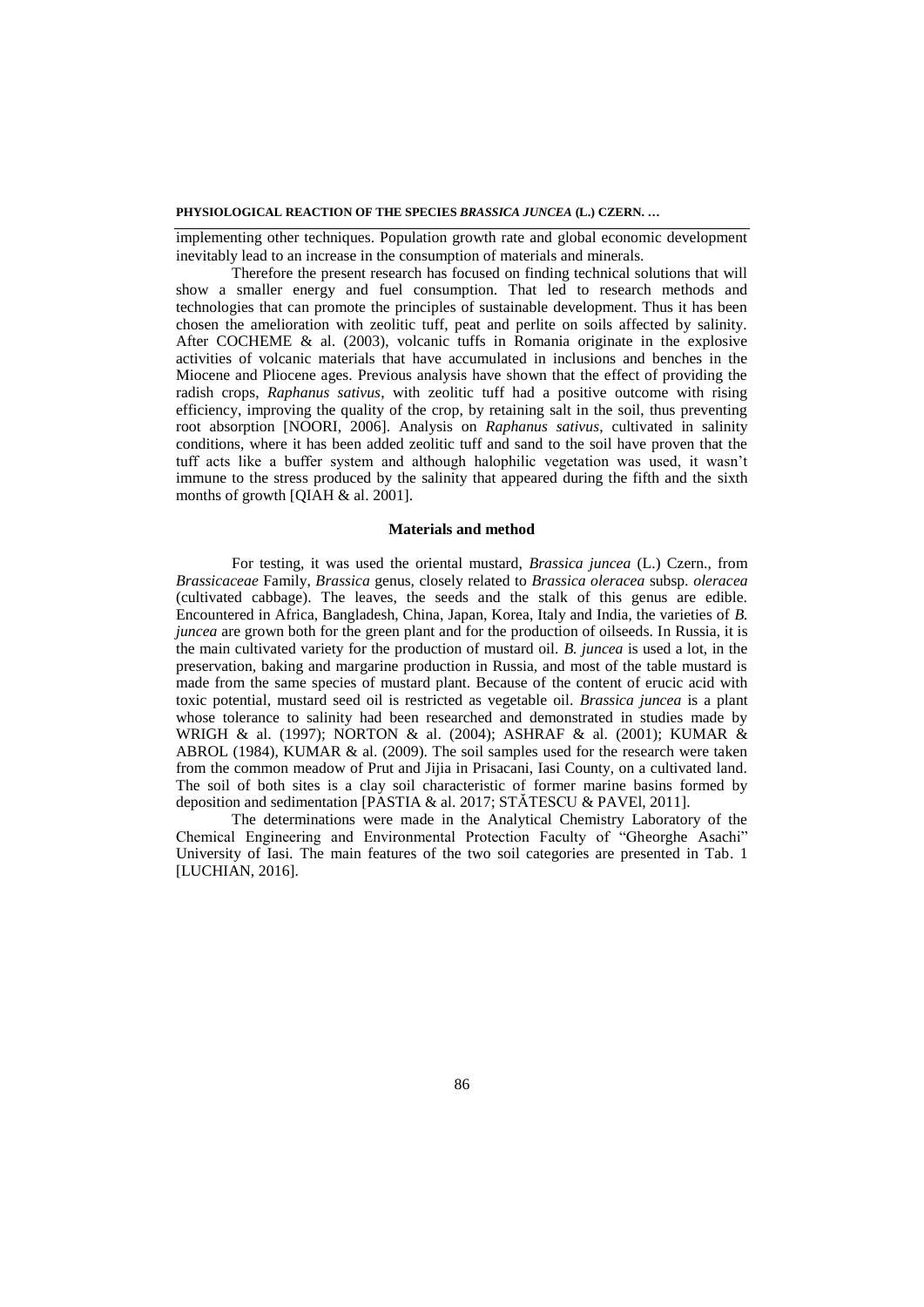#### **MARIA CĂTĂLINA PASTIA & al.**

| Tab. 1. Characteristics of soils used for amelioration |                       |                            |  |  |
|--------------------------------------------------------|-----------------------|----------------------------|--|--|
|                                                        | Uncultivated Land (M) | <b>Cultivated Land (S)</b> |  |  |
| Sand $(\%)$                                            | 4.25                  | 8.17                       |  |  |
| Dust $(\%)$                                            | 3.92                  | 3.21                       |  |  |
| Clay $(\%)$                                            | 56.55                 | 48.62                      |  |  |
| pH                                                     | 6.83                  | 8.07                       |  |  |
| $Cl^{(mg/100 g \text{ soil})}$                         | 317.22                | 35.36                      |  |  |
| $SO4$ (mg/100 g soil)                                  | 21.89                 |                            |  |  |
| $Ca^{2+}$ (mg/100 g soil)                              | 2.54                  | 18.08                      |  |  |
| $Mg^{2+}$ (mg/100 g soil)                              | 45.63                 | 8.66                       |  |  |
| $K^+$ (mg/100 g soil)                                  | 230.75                | 465.65                     |  |  |
| $Na^+$ (mg/100 g soil)                                 | 589.0                 | 40.68                      |  |  |

Soil samples from the cultivated area (S) and those from the uncultivated area (M) were given 5%, 10%, 15%, 20% and 30% zeolitic tuff. In order to improve the porosity and hydraulic conductivity of the soil, it went in parallel with a 1:1 ( $v / v$ ) soil / peat mixture and another 1:1 ( $v / v$ ) perlite. The material used for the research was purchased from S.C. BIOSOLARIS S.R.L., data for chemical characterization of the material from the supplier are presented in Tab. 2.

**Tab. 2.** The chemical and mineralogical composition of zeolite tuff used in the research

| <b>Chemical composition</b> | <b>Mineralogic composition</b> |
|-----------------------------|--------------------------------|
| $SiO2 - 68.75$ %            | Clinoptilolite 71% - 83.3%     |
| $Al_2O_3 - 11.35\%$         | Vocanic glass: 4.1% - 9.7%     |
| $Fe2O3 - 2.10 %$            | Plagioclase: 6.6% - 6.67%      |
| CaO - 2.86 %                | $SiO2: 2.25% - 2.6%$           |
| $MgO - 1.18%$               | Other minerals: 3% - 4%        |
| $Na2O + K2O - 3.99$ %       |                                |
| $P.C - 9.77\%$              |                                |

Other features provided by the supplier are: apparent dry weight specific gravity of 1.65 - 1.75 gf/cm<sup>3</sup>, cation exchange capacity (CEC) of 1.51 me/100g, natural moisture (BET) of 23.4 m²/g, micronized product, pore diameter of 3.82 Å, total porosity of 33.08%, water absorption of 16.21%, specific mass of 2.15-2.25  $g/cm<sup>3</sup>$ , bulk density 0.88 kg/dm3.

The peat used for research is TS3 Standard, produced by Klassmann, partially decomposed, pearly peat grains of 0-25 mm with the addition of microelements: Phosphorus, Nitrogen and Potassium of 1 g / l and pH 6.

The pearlite is a natural, inorganic, granular material containing silicon dioxide, in percent of approx. 75% and aluminum oxide, ca. 15%, is perfectly dry, sterile, environmental friendly, extremely light, very chemically stable, non-degradable over time.

The plants were grown under green conditions in the Botanical Garden of Iasi, in vegetation vessels. The samples were watered with distilled water in order not to modify the salinity of the substrate.

Harvesting: plants reached biological maturity, meaning flowering phenophase, technical maturity (stage of harvesting plants), which may occur earlier or later depending on use.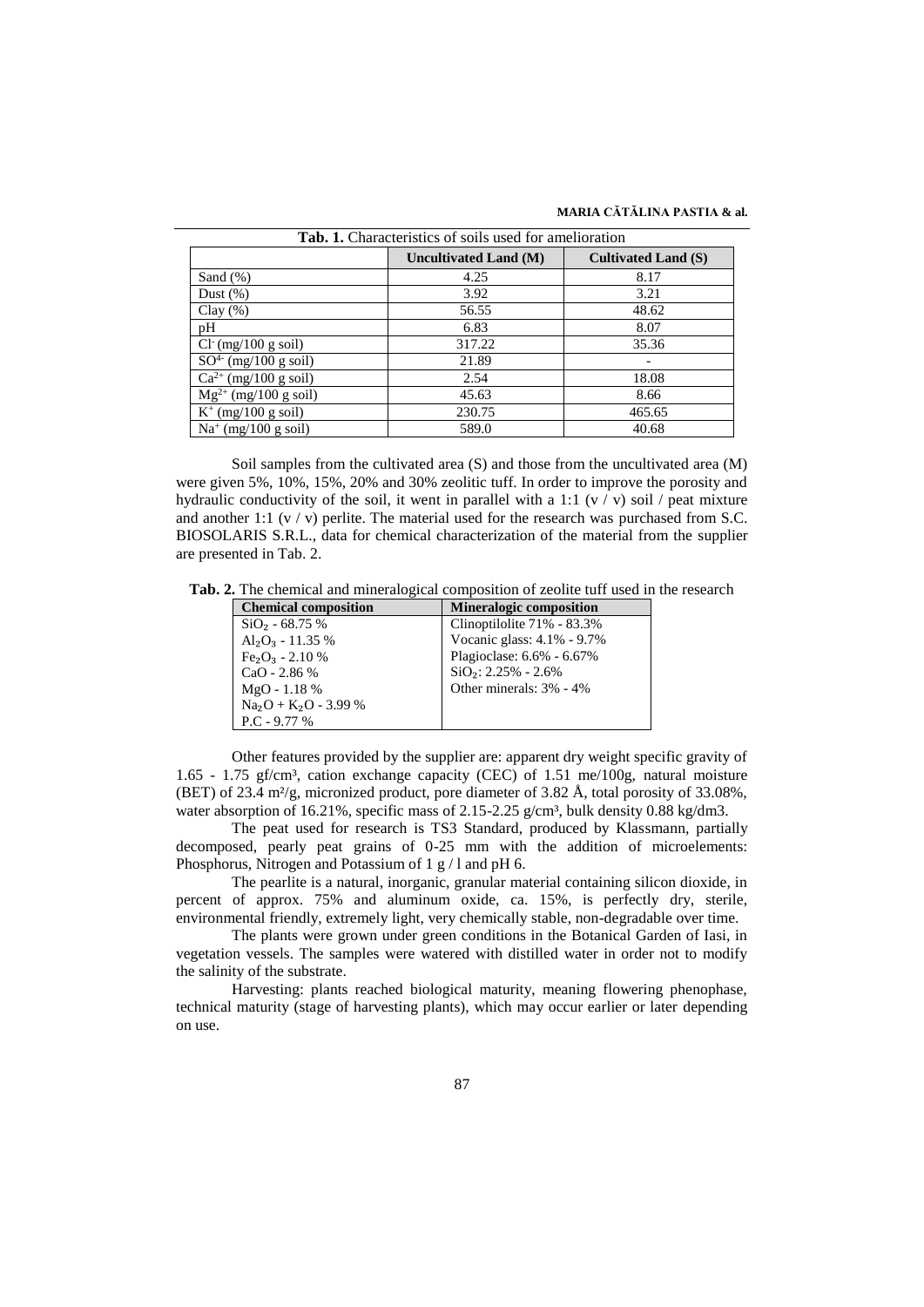The plants were harvested and weighed individually. Then it was arithmetically calculated the average of the weight of the vegetal mass, expressed in grams (fresh substance)/subject, plant.

The water and dry matter content of the leaves was determined by the gravimetric method.

Chloride was extracted in hot water and measured coulometric by titrating with AgCl, using a Sherwood Chloride analyzer, model 926.

The plant material was dried until constant weight after inactivation of the enzymes for one hour in the oven at 105 °C in the laboratory of Plant Physiology of the Agricultural Faculty of the Agronomic University and Veterinary Medicine "Ion Ionescu de la Brad" of Iasi.

# **Results and discussions**

# **Effect of amendments on the plant growth process**

The data presented in Tab. 3 shows the variations between the peat cultivated plants compared to the crops grown on perlite. Thus the average values of the vegetal mass per individual are higher for the plants cultivated on the peat and tufted soil, compared to the peat and tufted soil. The average value of the vegetal mass for the samples from the cultivated soil and fined with peat and pearlite ranges between 3.42 g / subject and 5.09 g, the maximum value being met with the 20% zeolitic pitch. The values for perlite and tuff fined cultivated soil are much smaller, varying between 1.77 g and 2.88 g  $/$  subject, the maximum value is reached at the 15% zeolitic tuff fine. The average value of the vegetal mass for the samples from the peat fined uncultivated soil, one series, and with another pearlite series, ranges between 3.8 g /subject and 5.44 g, the maximum value is reached at 20% zeolitic tuff. Values for perlite and tuff fined uncultivated soil are much lower, varying between 2.85 g and 3.9 g, the maximum value is reached at 30% zeolitic tuff.

|                                                        | <b>Witness</b>                     | <b>Zeolitic tuff</b> |      |      |      |      |
|--------------------------------------------------------|------------------------------------|----------------------|------|------|------|------|
|                                                        | (doesn't contain<br>zeolitic tuff) | 5%                   | 10%  | 15%  | 20%  | 30%  |
| Cultivated soil - S<br>$(\text{beat} + \text{tuff})$   | 3.98                               | 3.42                 | 3.94 | 3.96 | 5.09 | 4.65 |
| Cultivated soil - S<br>${\rm (perlite + tuff)}$        | 1.83                               | 1.77                 | 2.69 | 2.88 | 2.41 | 2.66 |
| Uncultivated soil - M<br>$(\text{beat} + \text{tuff})$ | 3.20                               | 3.8                  | 4.06 | 3.90 | 5.44 | 4.13 |
| Uncultivated soil - M<br>${\rm (perlite + tuff)}$      | 1.39                               | 2.85                 | 3.35 | 3.13 | 3.11 | 3.9  |

**Tab. 3.** The average of the vegetal mass harvested at the end of the growing season, expressed in grams of fresh substance

After analyzing the dry matter content, the plants grown on the arable soil and peat or tuff present a slightly higher dry substance values than the dry substance values of plants originated on perlite and tuff fined cultivated soil (Fig. 2).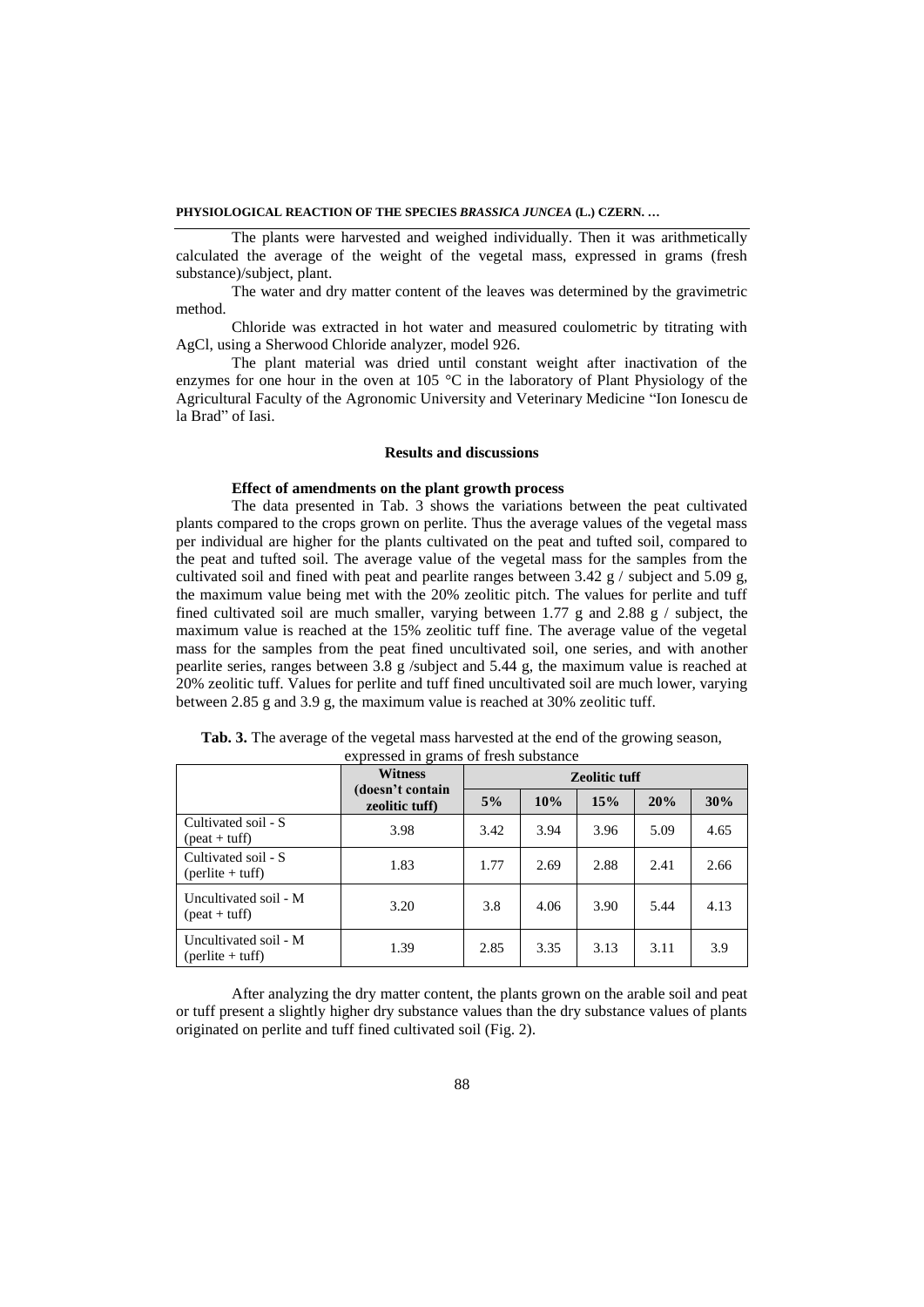#### **MARIA CĂTĂLINA PASTIA & al.**



**Fig. 1.** Effect of changes in the dry matter

Regarding the dry matter content percentage, the data shown in Tab. 4 stands that the values of the witness samples of both samples that were amended with peat and perlite aren't showing really big differences. So for peat fined cultivated soil the dry substance value is 10.31%, and for perlite fined cultivated soil is 10.15%.

For samples from uncultivated soil fined with peat and zeolitic tuff, the minimum value is reached at sample ST 5% = 8.46% (cultivated soil + 5% zeolitic tuff), and the maximum value of the dry substance is reached at sample ST  $20\% = 11.86$  (cultivated soil  $+$  peat  $+$  20% zeolitic tuff).

For samples from cultivated soil fined with perlite and zeolitic tuff, the minimum value is reached at sample SP 5% = 9.29% (cultivated soil + perlite + 5% zeolitic tuff), and the maximum value is reached at sample SP  $20\% = 12.96$  (cultivated soil + perlite + 20%) zeolitic tuff).

Analyzing the data in Tab. 4, 5 it can be discovered that the plants grown on uncultivated soils that were fined with peat and tuff show values of the dry substance that are slightly higher that the values of dry substance from the plants grown on uncultivated soils that were fined with perlite and zeolitic tuff.

The values of witness samples that were fined with peat and perlite aren't showing major differences. The dry substance value for uncultivated soil fined with peat is 11.93%, while for the uncultivated soil fined with perlite it is 10.11%.

For samples from uncultivated soil fined with peat and zeolitic tuff, the minimum value is reached at sample MT 30% = 9.88% (uncultivated soil + peat + 30% zeolitic tuff) and the maximum value is reached at sample MT  $10\% = 12.5$  (uncultivated soil + peat + 10% zeolitic tuff).

For samples from uncultivated soil fined with perlite and zeolitic tuff the minimum value is reached at sample MP  $30\% = 7.8\%$  (uncultivated soil + perlite + 30%)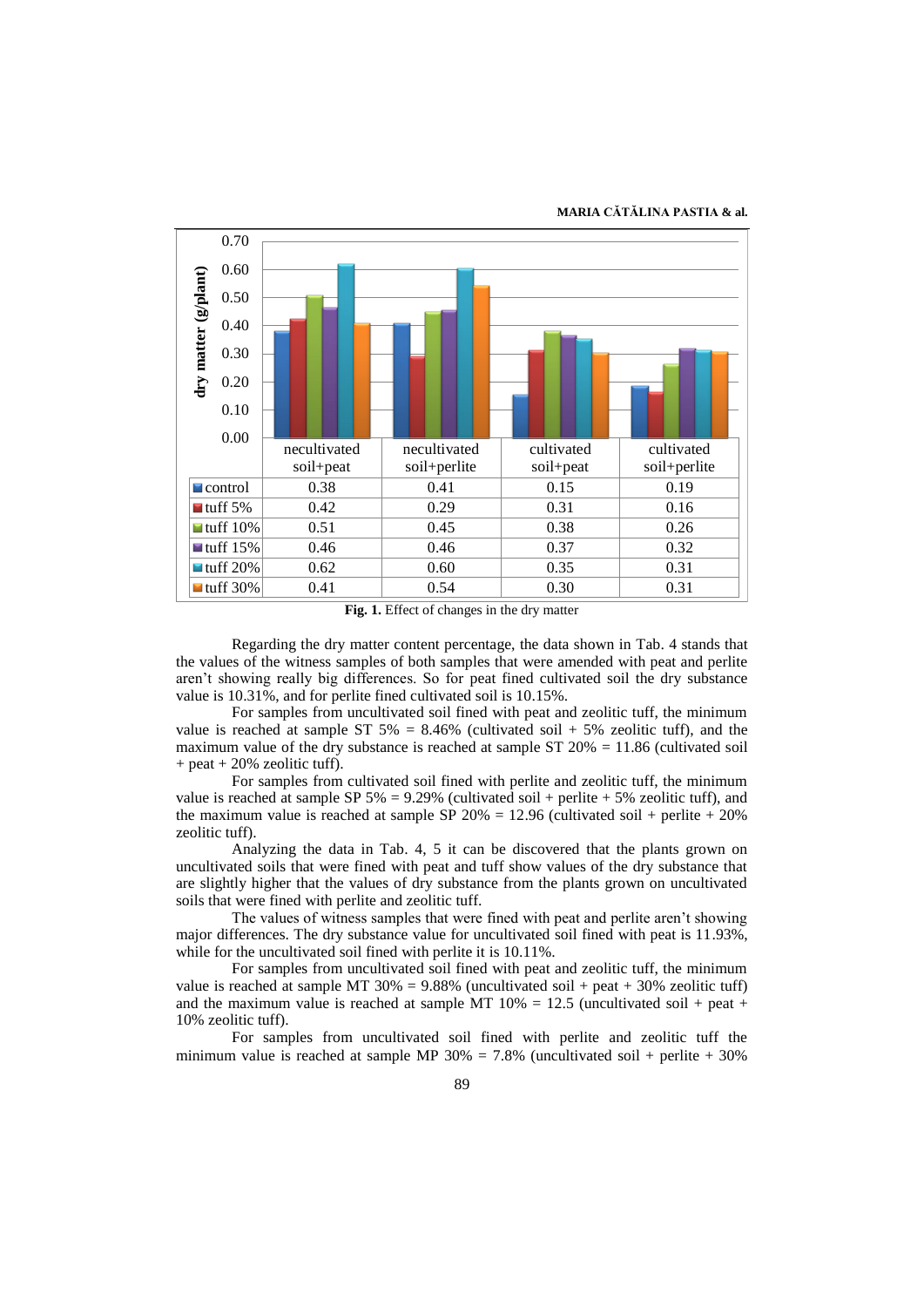zeolitic tuff) and the maximum dry substance value is reached at sample MP  $15\% = 11.7$ (uncultivated soil + perlite  $+ 15\%$  zeolitic tuff).

Analyzing the results obtained on the two soil types (cultivated and uncultivated), we can see that for 4 out of 6 samples (blank, 5% tuff, 10% tuff, 15% tuff) the dry matter values are higher for the uncultivated soil, although for samples fined with 20 and 30% tuff, dry matter values are lower.

After further analysis of the plants regarding the vegetal, dry substance and water mass it can be concluded that although uncultivated soil was initially presenting less favorable physical or chemical conditions for the growth, with values of higher apparent density compared to cultivated soil, values of total porosity and aeration less than arable soil, values of approx. 100 times higher in Sodium. Following experiments have shown that crops similar to those from arable soil samples were obtained on uncultivated soil. The results confirm that by taking suitable hydro- and soil ameliorative measures, the soil can be cultivated to give positive results.

# **The effect of soil fining on stomatal conductance and photosynthetic index of cultivated plants**

An analysis that helps in understanding the stress to which plants grown on these saline soils are submitted to is the stomatal conductance of plants. This procedure highlights the hydric stress that communicates indirectly data on the impairment of the photosynthesis process, as can be seen from the analysis of the data presented in Tab. 5.

Adjustment of stomatal conductance by plants is done to improve the ratio between carbon capture and water loss. If plants suffer from water deficiency, the plants will survive by completely closing the stomata.

A high level of conductance means open stomata, leading to a high level of photosynthesis and, of course, good plant productivity. Smaller conduction, although reducing the risk of dehydration of the plant will have an effect on productivity by reducing it.

Stomatal conductance depends not only on the species but also on the cultivar. The cultivars that under salt stress condition exhibiting higher chlorophyll concentrations and higher stomatal conductance have a good Photosynthetic capacity [BOLOGA & al. 2016].

| <b>Sample</b> | Dry substance $(\% )$ | <b>Stomatal conductance</b><br>(mmol/m <sup>2</sup> /s) | <b>Photosyntesis index</b> |  |  |
|---------------|-----------------------|---------------------------------------------------------|----------------------------|--|--|
| <b>STm</b>    | 10.31                 | 17.76                                                   | 13.05                      |  |  |
| ST 5%         | 8.46                  | 12.6                                                    | 5.04                       |  |  |
| ST 10%        | 11.38                 | 12.35                                                   | 3.6                        |  |  |
| ST 15%        | 11.55                 | 17.2                                                    | 9.85                       |  |  |
| ST 20%        | 11.86                 | 29.45                                                   | 7.6                        |  |  |
| ST 30%        | 11.71                 | 12.8                                                    | 2.75                       |  |  |
| <b>SPm</b>    | 10.15                 | 5.8                                                     | 2.05                       |  |  |
| SP 5%         | 9.29                  | 6.05                                                    | 9                          |  |  |
| SP 10%        | 9.79                  | 14.5                                                    | 2.05                       |  |  |
| SP 15%        | 11.13                 | 18.7                                                    | 2.25                       |  |  |
| SP 20%        | 12.96                 | 28.1                                                    | 2.5                        |  |  |
| SP 30%        | 11.49                 | 21.8                                                    | 2.15                       |  |  |
| MTm           | 11.93                 | 12.9                                                    | 6.55                       |  |  |

| <b>Tab. 4.</b> Data on dry substance, stomatal conductivity and the photosynthesis index |
|------------------------------------------------------------------------------------------|
| for the investigated samples                                                             |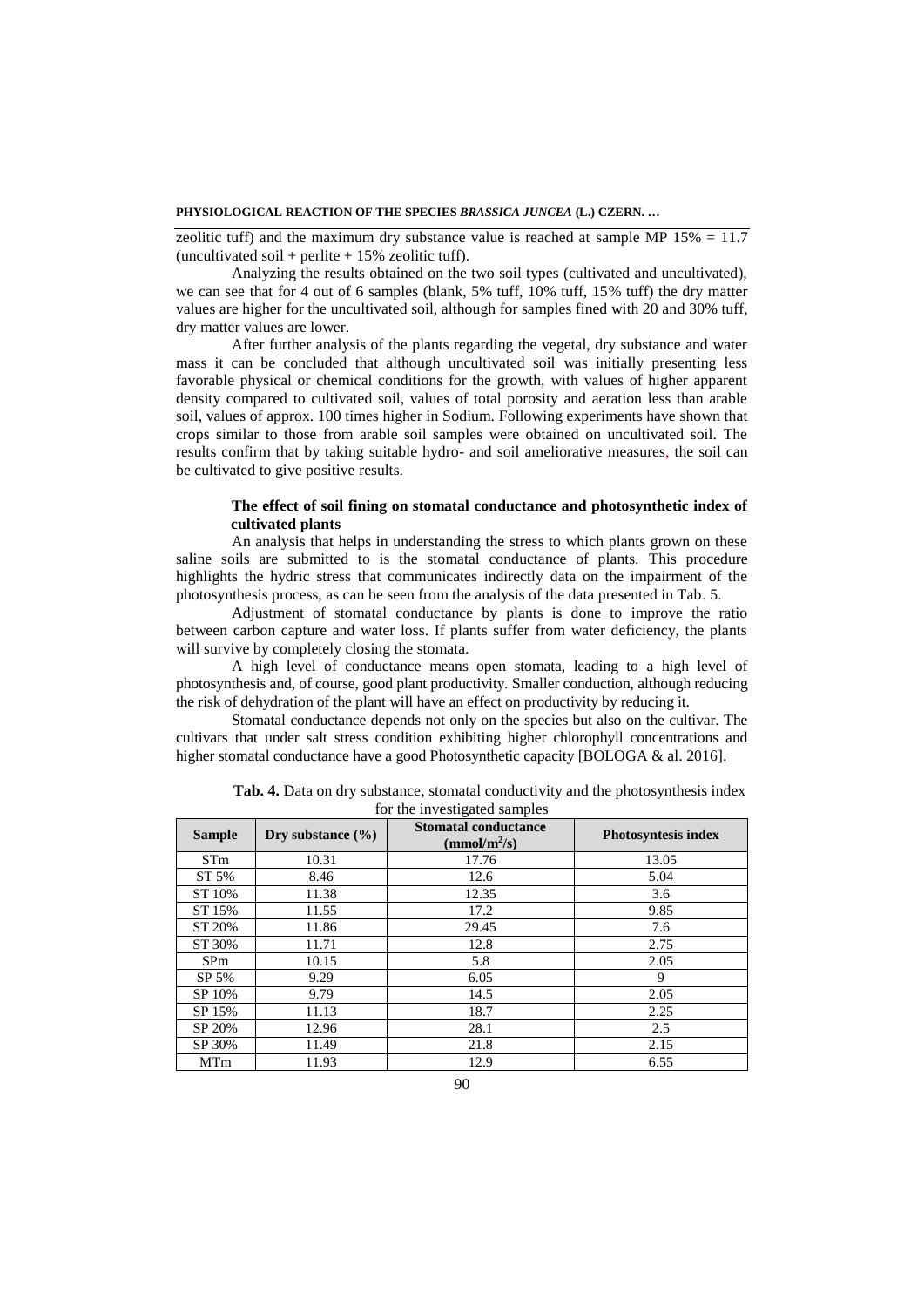| MT 5%      | 11.18 | 14.8  | 3.46 |
|------------|-------|-------|------|
| MT 10%     | 12.5  | 30.05 | 3.25 |
| MT 15%     | 11.98 | 12.8  | 1.4  |
| MT 20%     | 11.41 | 14.5  | 2    |
| MT 30%     | 9.88  | 13.15 | 7.55 |
| <b>MPm</b> | 11.14 | 21.65 | 1.65 |
| MP 5%      | 10.98 | 12.95 | 2.05 |
| MP 10%     | 11.33 | 26.05 | 5.75 |
| MP 15%     | 11.7  | 9.5   | 2.35 |
| MP 20%     | 11.29 | 20.45 | 2    |
| MP 30%     | 7.8   | 11.8  | 1.43 |

It can be noticed that the values of stomatal conductance are lower for the plants from the cultures obtained on the samples investigated before fertilization. After fertilization (1g/L Nitrogen, Phosphorus, Potassium) it can be observed a double increase of the stomatal conductance values for the plants on STm (cultivated soil + peat with no addition of zeolitic tuff), ST 10% (cultivated soil + peat + 10% zeolitic tuff), ST 15% (cultivated soil + peat + 15% zeolitic tuff), ST 15% (cultivated soil + perlite+ 15% zeolitic tuff), ST 30% (cultivated soil + perlite  $+$  30% zeoltic tuff). A triple increase of stomatal conductance values can be observed for  $ST 5\%$  (cultivated soil + peat + 5% zeolitic tuff), ST 30% (cultivated soil + peat + 30% zeolitic tuff) and for the SPm (cultivated soil + perlite, with no addition of tuff) and SP 5% (cultivated soil + peat + 5% zeolitic tuff) we obtained an increase of five or six times.

In Tab. 5 there are shown average values of stomatal conductance of plants grown on soils investigated in two moments: a reading of stomatal conductance on unfertilized plants was done and a second one after the fertilization with 1g/L of Nitrogen, Phosphorus and Potassium.

| <b>Sample</b> | <b>Stomatal</b><br>conductance<br>before<br>fertilization<br>(mmol/m <sup>2</sup> /s) | <b>Stomatal</b><br>conductance<br>after<br>fertilization<br>(mmol/m <sup>2</sup> /s) | <b>Sample</b> | <b>Stomatal</b><br>conductance<br>before<br>fertilization<br>(0mmol/m <sup>2</sup> /s) | <b>Stomatal</b><br>conductance<br>before<br>fertilization<br>(mmol/m <sup>2</sup> /s) |
|---------------|---------------------------------------------------------------------------------------|--------------------------------------------------------------------------------------|---------------|----------------------------------------------------------------------------------------|---------------------------------------------------------------------------------------|
| STm           | 17.76                                                                                 | 36                                                                                   | <b>MTm</b>    | 12.9                                                                                   | 32.25                                                                                 |
| ST 5%         | 12.6                                                                                  | 41.4                                                                                 | <b>MT 5%</b>  | 14.8                                                                                   | 6                                                                                     |
| ST 10%        | 12.35                                                                                 | 28.7                                                                                 | MT 10%        | 30.05                                                                                  | 40.25                                                                                 |
| ST 15%        | 17.2                                                                                  | 37.9                                                                                 | <b>MT 15%</b> | 12.8                                                                                   | 24.45                                                                                 |
| <b>ST 20%</b> | 29.45                                                                                 | 33.2                                                                                 | <b>MT 20%</b> | 14.5                                                                                   | 46.25                                                                                 |
| ST 30%        | 12.8                                                                                  | 39.9                                                                                 | <b>MT 30%</b> | 13.15                                                                                  | 48.45                                                                                 |
| <b>SPm</b>    | 5.8                                                                                   | 39.15                                                                                | <b>MPm</b>    | 21.65                                                                                  | 13.85                                                                                 |
| SP 5%         | 6.05                                                                                  | 30.75                                                                                | <b>MP 5%</b>  | 12.95                                                                                  | 43.43                                                                                 |
| <b>SP 10%</b> | 14.5                                                                                  | 27.45                                                                                | MP 10%        | 26.05                                                                                  | 55.85                                                                                 |
| SP 15%        | 18.7                                                                                  | 44.25                                                                                | MP 15%        | 9.5                                                                                    | 39.55                                                                                 |
| SP 20%        | 28.1                                                                                  | 41.75                                                                                | <b>MP 20%</b> | 20.45                                                                                  | 48.05                                                                                 |
| SP 30%        | 21.8                                                                                  | 43.65                                                                                | <b>MP 30%</b> | 11.8                                                                                   | 45.3                                                                                  |

**Tab. 5.** Stomatal conductance plant before and after fertilization with 1 g / L of Nitrogen, Phosphorus and Potassium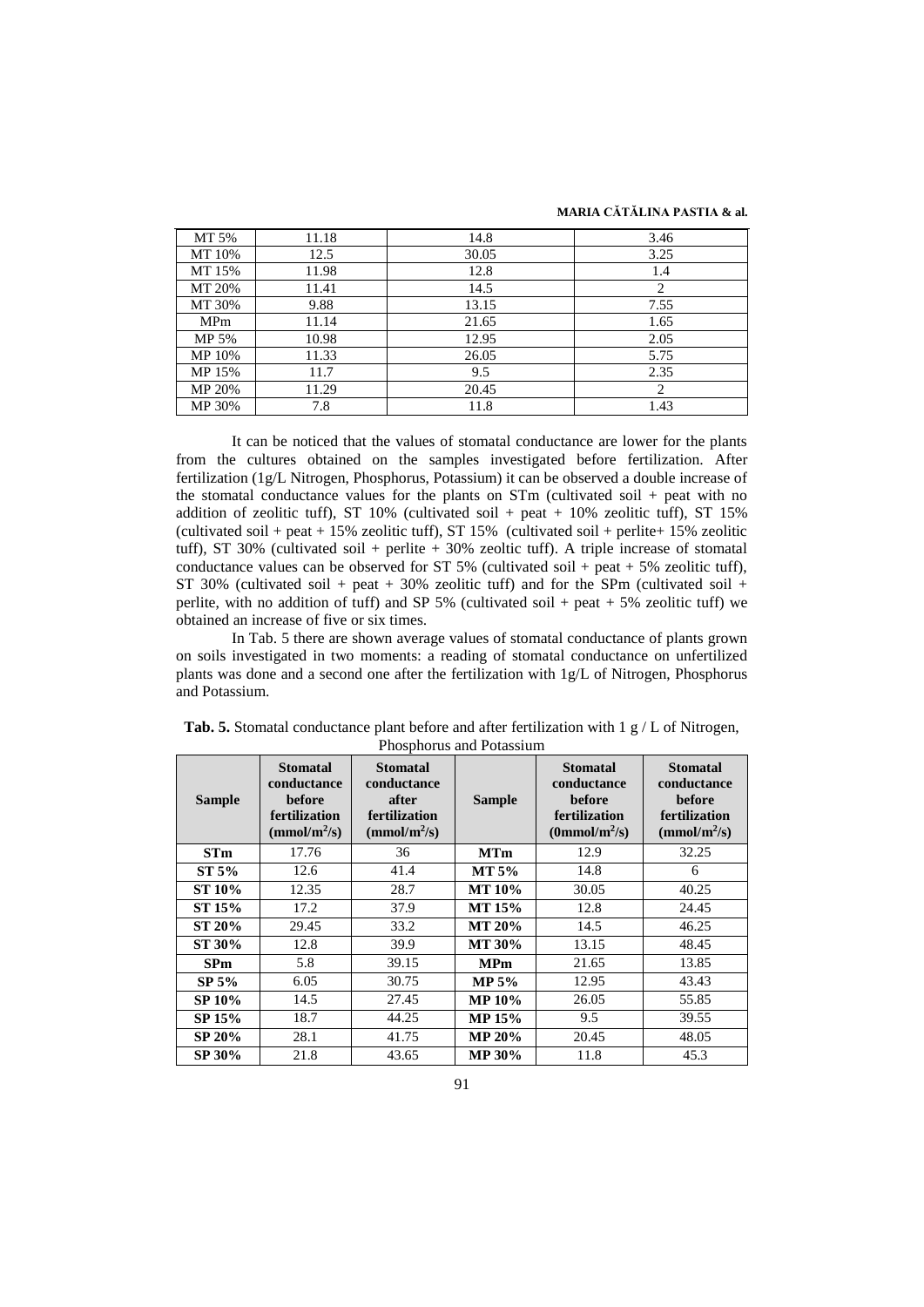For samples coming from uncultivated soil fined with peat and perlite we obtained a double increase of stomatal conductance values for MTm (uncultivated soil + peat, with no addition of zeolitic tuff), MT 15% (uncultivated soil + peat + 15% zeolitic tuff), MP 10% (uncultivated soil + perlite + 10% zeolitic tuff) and MP 20% (uncultivated soil + perlite  $+$  20% zeolitic tuff). Triple increase was noticed at MT 20% (uncultivated soil  $+$ peat  $+$  20% zeolitic tuff), MT 30% (uncultivated soil  $+$  peat  $+$  30% zeolitic tuff), MP 5% (uncultivated soil + perlite + 5% zeolitic tuff), MP 30% (uncultivated soil + perlite + 30% zeolitic tuff), cultivated soil + peat, and for the other plants that came from sample MP 15% (uncultivated soil + perlite +  $15\%$  zeolitic tuff) we have a 4 time-increase. For MT 5% (uncultivated soil + peat  $+ 5\%$  zeolitic tuff) and MPm (uncultivated soil + perlite, with no addition of zeolitic tuff) we registered a decrease in stomatal conductance values.

Analyzing the results obtained, it can be concluded that lower stomatal conductance values before fertilization show the degree of water stress of the plants, which, in order to protect themselves against dehydration, close their stomata, which has a negative effect on plant photosynthesis and productivity. The nutrient intake brought by fertilization helps plants increase the stomatal conductance, photosynthesis process and crop productivity.

## **Effect of soil fining on the accumulation of chlorine ions in plant tissues**

Because the soils studied contain significant amounts of chlorine (Tab. 1), the research has also been aimed at the effect of soil improvement methods on the accumulation of chlorine ions in tissues. The determination of the chlorine content, expressed in mg/g of dry matter make able to observe the different effect of treatments on the accumulation of chlorine in tissues (Fig. 2).



**Fig. 2.** Effect of changes in chlorine concentration in plant tissues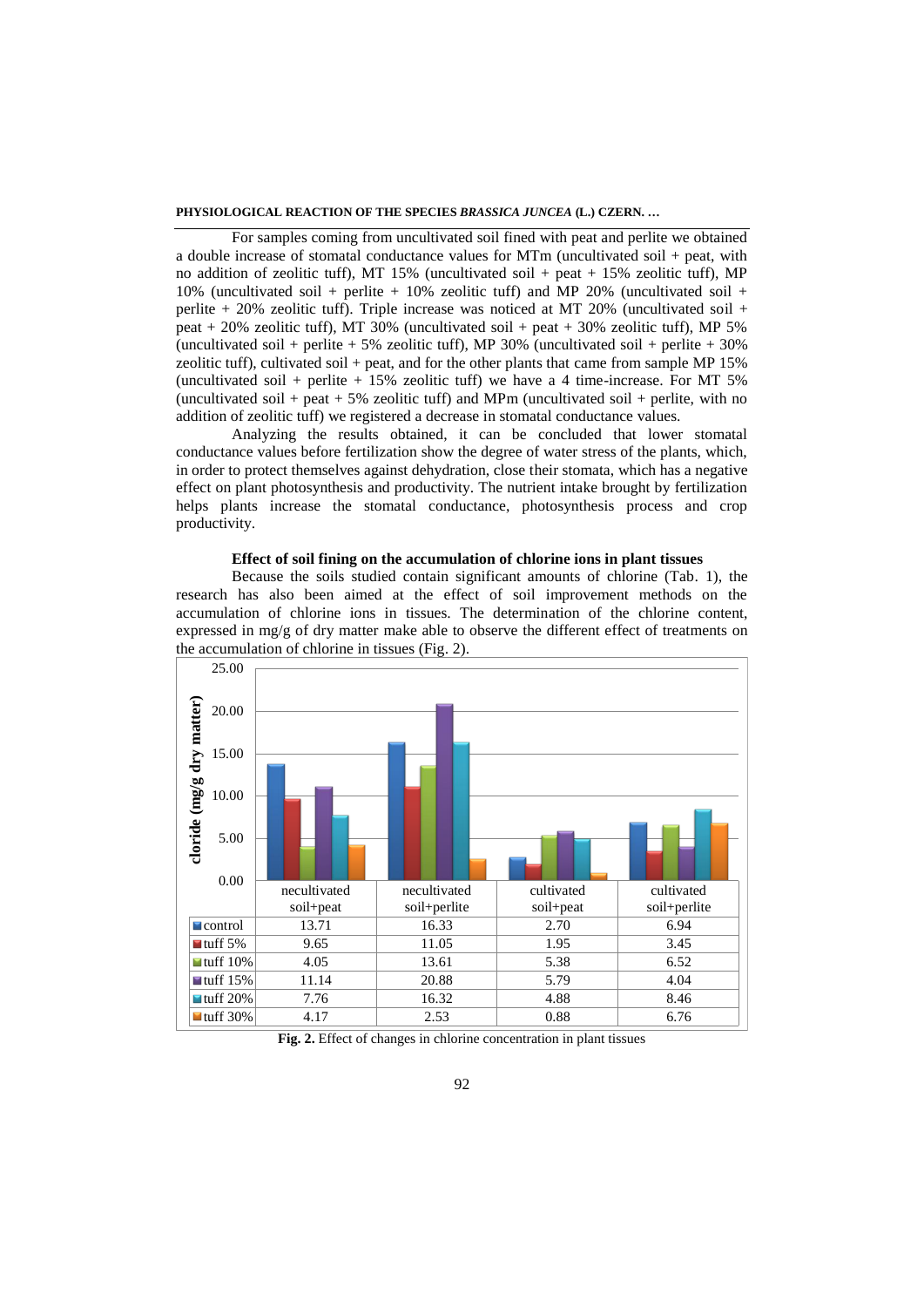In plants that were grown on soil from an uncultivated land was observed a significant decrease of chlorine concentration than from the witness, even after treatments with peat on all samples. On cultivated soil, the decrease only took place on the 5% and 30% samples. The perlite added on uncultivated soil determines reduction of chlorine accumulation in tissues only in MT 30% and on the uncultivated soil combined with 5% and 25% zeolitic tuff.

#### **Conclusions**

The investigation of amendment effect with zeolitic tuff on salinized soils, followed by a peat and respectively a perlite addition, have generated the following conclusions:

Plant growth, represented by biomass accumulation was positively influenced by the amendments application, the most efficient amendment variant was the 20% zeolitic tuff in a peat combination.

Stomatal conductivity and photosynthetic activity are not directly influenced by the applied amendments, in all cases the values of these parameters being reduced. Only after the phased plant fertilization with 1 g/l of nitrogen, phosphorus and potassium, an improvement in stomatal conductivity was observed in all research variants.

The concentration of chloride ions at the foliar level was influenced by the all soil treatments, the lowest values was recorded in the variants: 30% zeolitic tuff, in perlite and respectively peat combination, applied on the uncultivated soil, and at the cultivated soil, at the 30% zeolite tuff plus peat combination and 5% zeolite tuft and perlite combination.

#### **References**

- ASHRAF M., NAZIR N. & McNEILLY. 2001. Comparative salt tolerance of amphidiploid and diploid *Brassica* species. *Plant Science*. **160**: 683-689.
- BOLOGA (COVAŞĂ) M., JITĂREANU C. D., SLABU C. & MARTA A. E. 2016. The influence of salt stress on stomatal conductance of some tomato local cultivars from N-E Romania. *Lucrări ştiinţifice. Seria Horticultură.* Iaşi. **59**(1): 45-48.
- COCHEMÉ J. J., LEGGO P. J., DAMIAN G., FULOP A., LEDESERT B. & GRAUBY O. 2003. The mineralogy and distribution of Zeolitic Tuffs in the Maramures Basin, Romania, *Clays and Clay Minerals*, **51**(6): 599-608.
- FARHANA S., RASHID P. & KARMOKER J. L. 2014. Salinity induced anatomical changes in maize (*Zea mays* L. cv. Bari‐7). *Dhaka University Journal of Biological Sciences.* **23**(1): 93-95.
- KASSAS M. 1987. Seven paths to desertification. *Desertification Control Bulletin.* **15**: 24-26.
- KUMAR A. & ABROL I. P. 1984. Studies on the reclaiming effect of Karnal-grass and para-grass grown in a highly sodic soil. *Indian Journal of Agricultural Sciences.* **54**: 189-193.
- KUMAR G., PURTY R. S., SHARMA M. P., SINGLA-PAREEK S. L. & PAREEKA A. 2009. Physiological responses among *Brassica* species under salinity stress show strong correlation with transcript abundance for SOS pathway-related genes. *Journal of Plant Physiology*. **166**: 507-520.
- LUCHIAN M. C. 2016. *Cercetări privind îmbunătăţirea calităţii solurilor salinizate*. PhD Thesis, Univ. Tehnică "Gh. Asachi" Iași, 193 pp.
- LUTZ W. & SAMIR K. C. 2010. Dimensions of global population projections: what do we know about future population trends and structures?. Philosophical Transactions of the Royal Society of London B: *Biological Sciences*. **365**(1554): 2779-2791.

MUNNS R. 2011. Plant adaptations to salt and water stress: differences and commonalities. *Adv Bot Res.* **57**: 1-32. NOORI M., ZENDEHDEL M. & AHMADI A. 2006. Using natural zeolite for the improvement of soil salinity

and crop yield. *Toxicological and Environmental Chemistry*. **88**(1): 77-84. NORTON R., BURTON W. & SALISBURY P. 2004. Canola quality *Brassica juncea* for Australia. *In*: Proceedings 4<sup>th</sup> International Crop Science Congress.